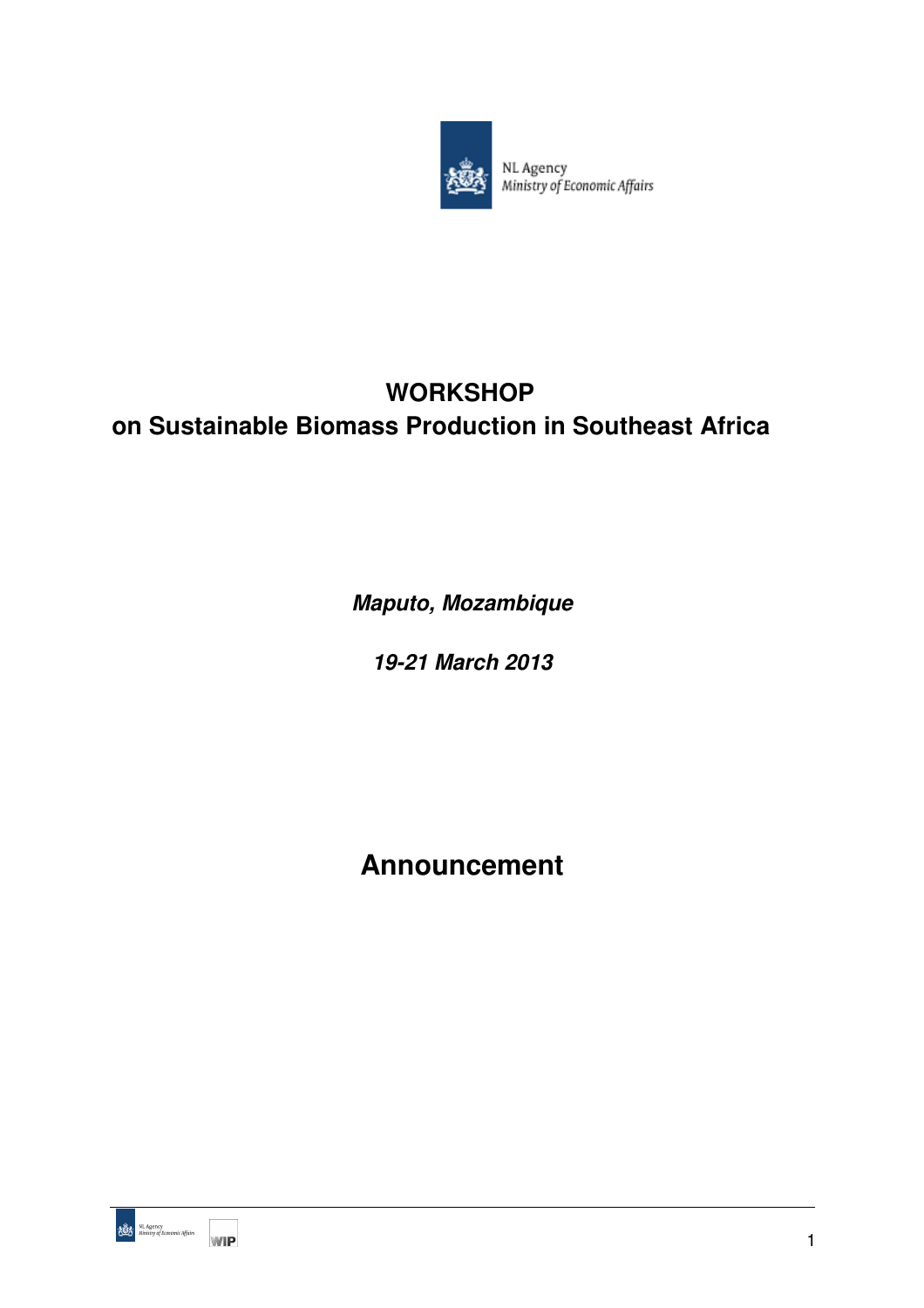## **Workshop background**

The agricultural sector in most Sub-Saharan African countries is currently dominated by subsistence farming with very low investment levels and yields. The development of modern bioenergy projects offers **opportunities for investment and infrastructure improvements** with the promise to diversify agricultural production and thus to stimulate socio-economic development.

Primary **drivers** for modern bioenergy promotion in Africa include security of energy supply, a reduction of the foreign exchange burden of oil importing countries, as well as environmental benefits such as the restoration of degraded land, reduced land abandonment, and the mitigation of greenhouse gas emissions. Furthermore, the development of modern bioenergy systems offers opportunities to diversify agricultural production and to stimulate socio-economic development.

On the other hand, **concerns** exist that bioenergy expansion in African countries may have severe negative impacts on biodiversity and the use of natural resources through increasing competition over land and water resources. Rising prices of agricultural commodities may negatively affect food security of the poor in developing countries and the implementation of large-scale bioenergy projects may cause negative social impacts such as conflicts over land ownership and displacement of rural communities.

In order to minimise risks and maximise benefits, in recent years several African countries and regional organisations (e.g. ECOWAS) have launched initiatives to establish sound **policy frameworks** for bioenergy in order to ensure environmentally, economically and socially sustainable production, promotion and use of bioenergy. Significant progress has been achieved in Mozambique with the National Biofuels Policy and Strategy (NBPS) published in May 2009 and the Biofuel Sustainability Framework in its final stages of development.

A large number of international **sustainability certification schemes**, such as ISCC, Bonsucro, RTRS, RSB, NTA 8080, have been developed and are currently used to guarantee sustainable production of bioenergy in many countries worldwide. The Global Bioenergy Partnership (GBEP), a voluntary partnership of developed and developing countries and international organizations, has recently developed 24 sustainability indicators for bioenergy. International organisations such as the FAO, UNEP and the UN Foundation have launched initiatives to support the sustainability of bioenergy production.

Today, the successful implementation of bioenergy projects in Africa, which show environmental, social and economic sustainability as well as clear benefits for the local population, is of great importance in order to proof and present societal benefits offered by the development of the bioenergy sector.

Therefore, NL Agency is since 2008 involved in the facilitation of projects and supplementary research in order to gain experience in the production and certification of sustainable biomass through the **Global Sustainable Biomass Programme** and the **Sustainable Biomass Import Programme** (the Netherlands Programmes for Sustainable Biomass – NPSB) as well as through the **Daey Ouwens Fund** (DOF). Through the support of certification, research and pilot/demonstration projects, NL Agency has acquired much knowledge and experience on biomass (for bioenergy) in, amongst other regions, southeast Africa.

In this workshop, NL Agency wants to share this knowledge and experience on the sustainable production of biomass in southeast Africa.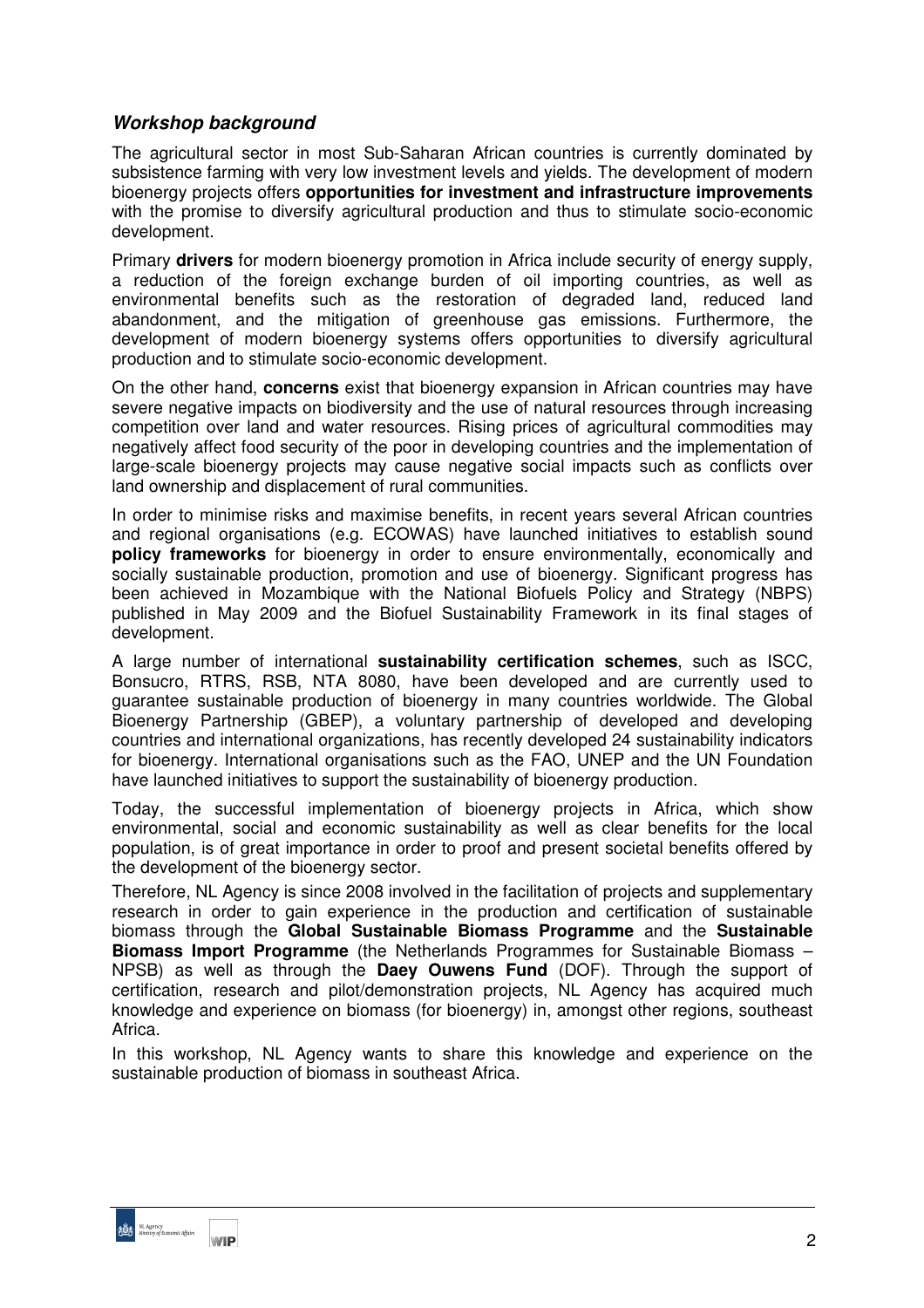## **Workshop aims**

The workshop is organised by WIP Renewable Energies on behalf of NL Agency. During this workshop, the results of recent and on-going projects funded through the Global Sustainable Biomass Programme and the Sustainable Biomass Import Programme (the Netherlands Programmes for Sustainable Biomass – NPSB) as well as through the Daey Ouwens Fund (DOF) will be presented. More information about the projects: www.agentschapnl.nl/biomass

Main workshop aims include:

- Sharing the knowledge and experience gathered in the pilot projects with other project developers in the region, but also with a wider public
- Sharing knowledge and experience with national governments on sustainable biofuel policies
- Exchanging knowledge and experiences with other (international) organisations and international round tables on sustainable biomass production
- Attracting new partners and investors for the follow-up of the projects

### **Workshop outcomes**

The following main outcomes are envisaged for this international workshop on Sustainable Biomass Production in Southeast Africa:

#### **Development of sustainable biomass policies in the region**

Workshop participants will get a better understanding of options for the development and implementation of sustainable biomass policies by exchanging knowledge and experiences on sustainable biomass production. This will be achieved through the provision of information, new contacts, and inspiring examples of other companies, countries or regions.

#### **Maintain or increase the sustainability of biomass production in the region**

Workshop participants will learn of requirements to increase the sustainability in the production of biomass in their company, country or region. This will be achieved through the provision of information and tools for sustainable biomass production.

#### **Up-scaling of the projects and financing of follow-up activities**

Workshop participants will get a better understanding of actions to be taken to up-scale their project. This will be achieved through facilitating contacts and partnerships in the field of financing, development aid and project development.

### **Target groups and Participants**

Participants are key stakeholders from Mozambique, South Africa, Tanzania, Kenya, Malawi, Zambia,and other African countries, as well as from the international bioenergy community. These include:

- Representatives of governments and public bodies in Southeast Africa
- International organisations and international round tables
- Experts and interested participants
- Researchers
- Industry
- Project developers

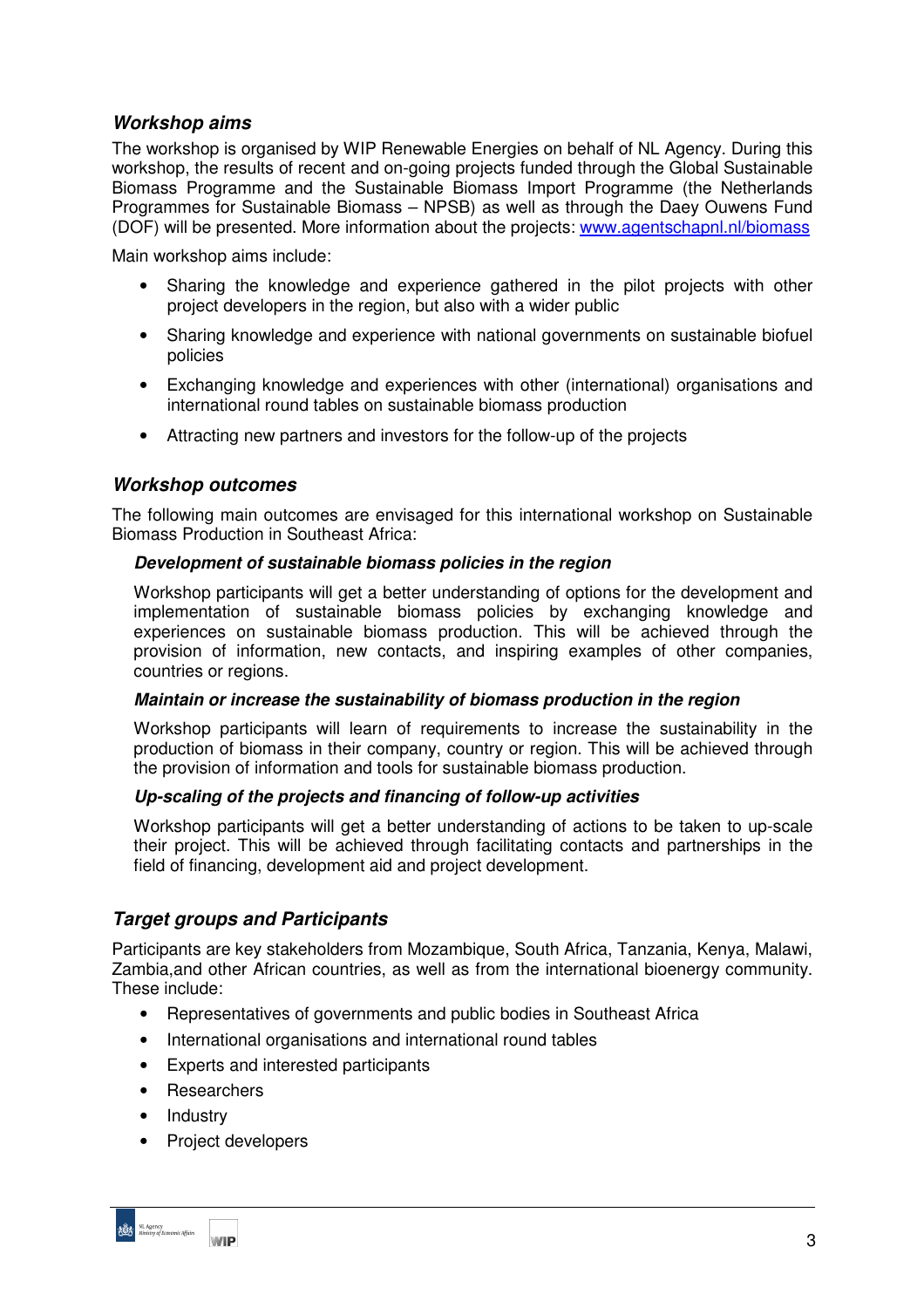# **Workshop Organization**

#### **Inviting Organisation:**

#### **NL Agency**

Croeselaan 15 3521 BJ Utrecht The Netherlands www.agentschapnl.nl

Contact: Ella Lammers, Kees Kwant, Karin van Doorn



NL Agency Ministry of Economic Affairs

#### **Event Organisation:**

#### **WIP Renewable Energies**

Sylvensteinstr. 2 81369 Munich Germany www.wip-munich.de

Contact: Dominik Rutz, Rainer Janssen, Cosette Khawaja T +49-8972012(739/743/740) dominik.rutz@wip-munich.de rainer.janssen@wip-munich.de cosette.khawaja@wip-munich.de



# **Workshop Details**

| Conference Venue     | Maputo, Mozambique; venue to be defined ! |
|----------------------|-------------------------------------------|
| Conference Language: | English                                   |
| Conference fee:      | The conference is free of charge          |
| Registration:        | tbd                                       |